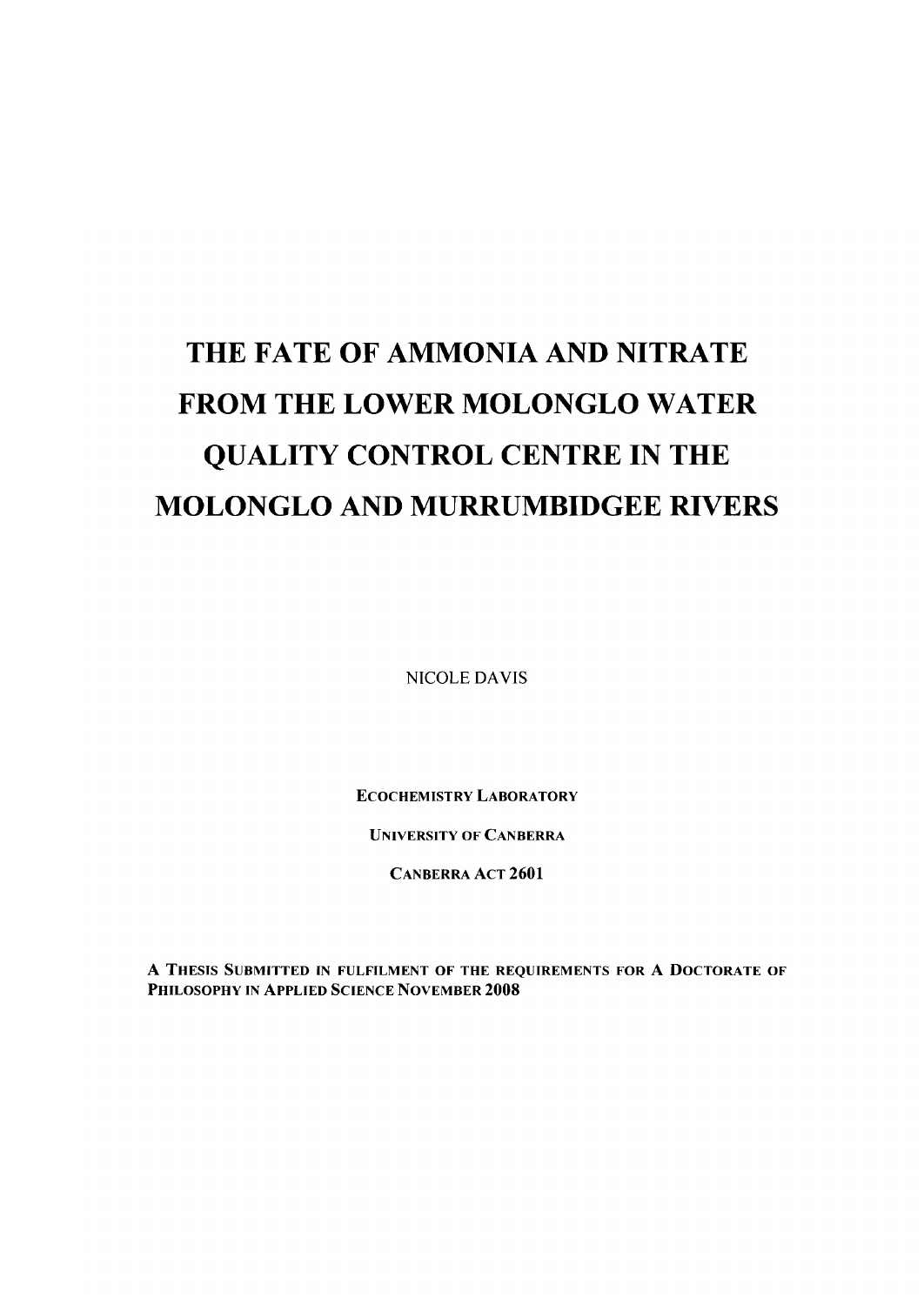This thesis is dedicated to Aspi Baria. He was my mentor, my guide and then my best friend.

It is also dedicated to my family, Leigh, Stephanie and Brennan de Wit without their love and understanding I would not have persisted.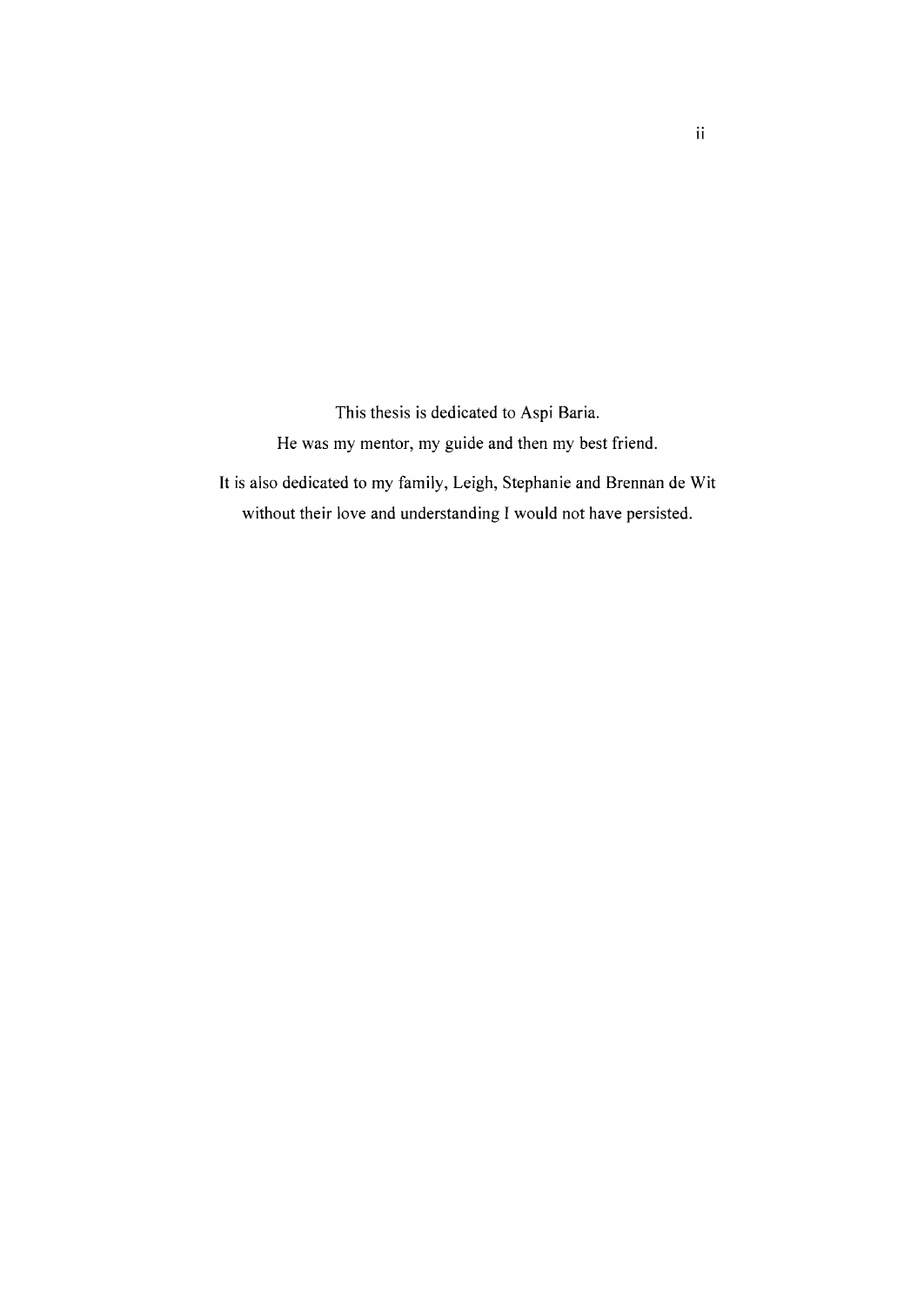#### STATEMENT OF ORIGINALITY

This thesis is my original work and has not been submitted, In whole or in part, for a degree at this or any other university. Nor does it contain, to the best of my knowledge and belief, any material published or written by another person, except as acknowledged in the text.

Signature 

Date:

#### COPYRIGHT IN RELATION TO THIS THESIS

Under Section 35 of the Copyright Act of 1968, the author of this thesis is the owner of any copyright subsisting in the work, even though it is unpublished.

Under section 31(1)(a)(i), copyright includes the exclusive right to 'reproduce the work in a material form'. Thus, copyright is infringed by a person who, not being the owner of the copyright, reproduces or authorises the reproduction of the work, or of more than a reasonable part of the work, in a material form, unless the reproduction is a 'fair dealing' with the work 'for the purpose of research or study' as further defined in Sections 40 and 41 of the Act.

This thesis must therefore be copied or used only under the normal conditions of scholarly fair dealing for the purposes of research, criticism or review, as outlined in the provisions of the Copyright Act 1968. In particular, no results or conclusions should be extracted from it, nor should it be copied or closely paraphrased in whole or in part without the written consent of the author. Proper written acknowledgement should be made for any assistance obtained from this thesis.

Copies of the thesis may be made by a library on behalf of another person provided the officer in charge of the library is satisfied that the copy is being made for the purposes of research or study. More restrictive conditions require the approval of the Director.

Signature 

Date: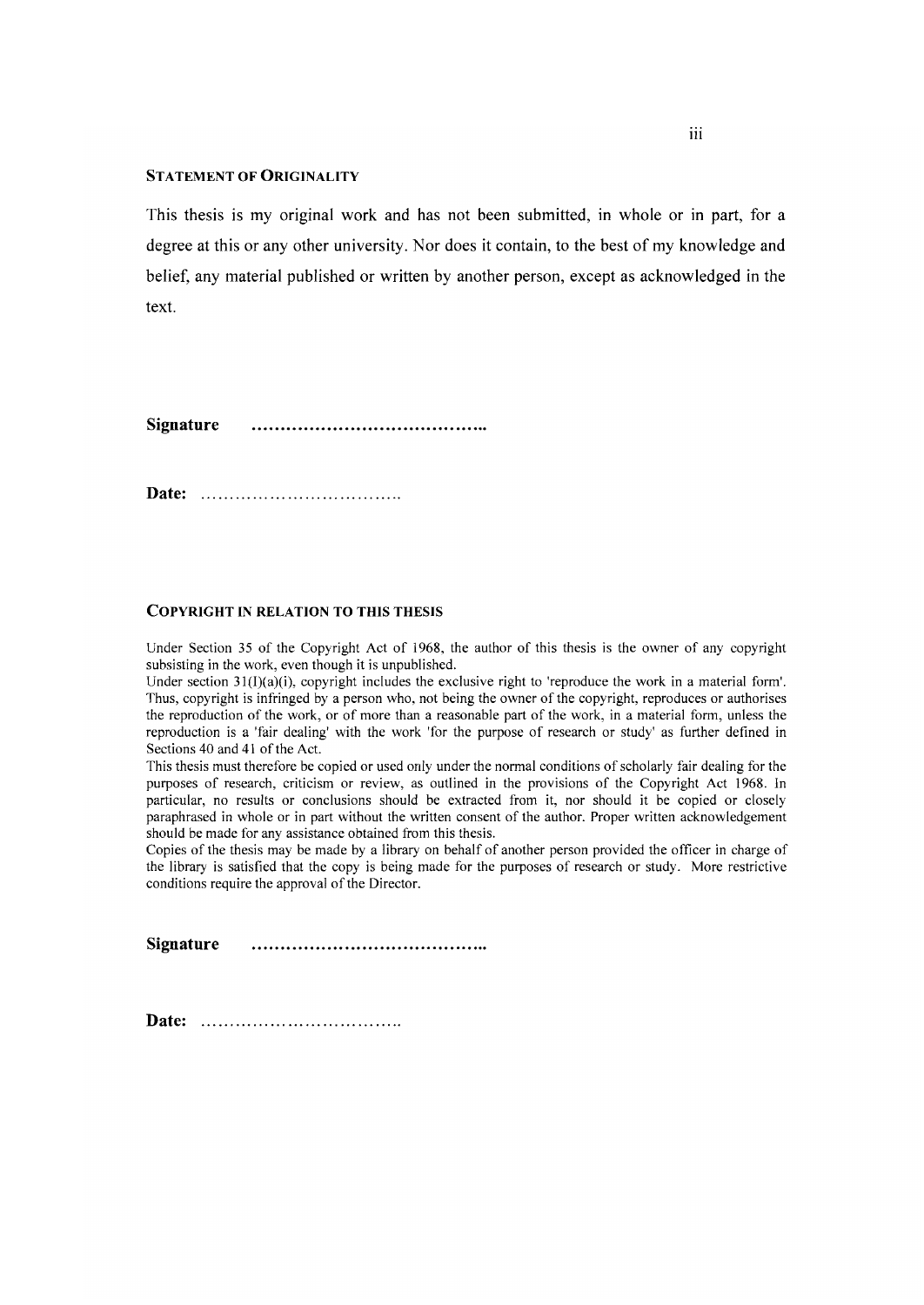#### ACKNOWLEDGEMENTS

The acknowledgements for the people who have helped, encouraged and supported me through this PhD are vast. Due to the number of years I will also probably forget some of the people who have assisted and for this I apologise upfront. If your name is not mentioned and you helped in some way, then thank you.

This project could never have been completed without ACTEW Corporation who provided funding and assistance in the initial phases of the study. In particular, Mr Bob Gibbs gave me this opportunity and although always harassed me about finishing, he did know that I always would complete the project. Mr Asoka Wijeratne and Mr John Dymke also gave their initial support for the project and their continued encouragement throughout my career at ActewAGL including the occasional day off in lieu to undertake experiments or field trips.

Professor Bill Maher has been a constant support and has encouraged me continuously particularly during the times that I discussed giving up. He offered support, discussion and timely feedback. He has allowed me to not only grow within my PhD course and succeed but encouraged me not to put off my career and family life for the sake of my study. He truly made it possible "to have it all".

Dr Phillip Ford, my secondary supervisor has also encouraged and assisted in the very technical side of my thesis. He provided laboratory and mathematical advice and was particularly helpful with the nitrogen isotope work. I'd also like to thank Mr Richard Phillips for his analysis of the nitrogen isotope of the diatoms.

Dr Allan Wade who was a more silent supervisor although he assisted greatly with the initial proposal for approval of both ACTEW Corporation and the University of Canberra.

Mr Frank Krikowa, the Ecochemistry Laboratory manager at the University of Canberra. He gave advice and technical support in the laboratory, so thank you.

I would like to thank Ecowise Environmental generally as many of the staff were involved in sample collection, analytical data and hydrographical information retrieval from the database. I want to especially thank Mr Steve Hure, Mr Barry Horsburgh, Mr Andy Cummins, and Mr Carl Magyar. Dr Vivi Sen carried out the presence/ absence, relative abundance identification for the diatom and algal assemblages to Genera level for the benthic algae samples and I greatly appreciated this assistance. Also, Mr Terry O'Brien assisted with instruction on nutrient analysis and putting up with me interrupting his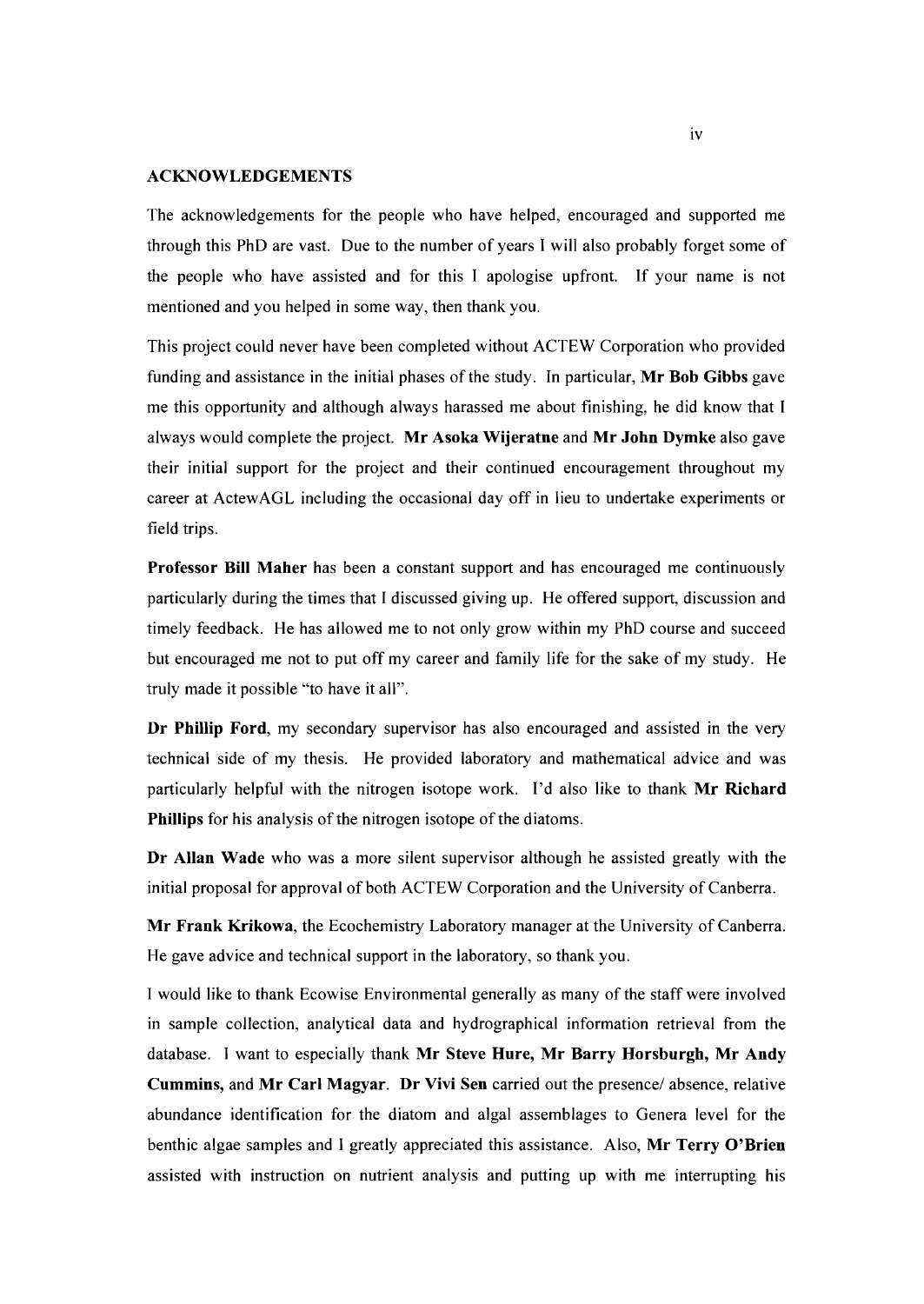normally structured nutrient analysis. Dr Therese Flapper and Dr Christobel Ferguson who, in their capacity as research and development (R&D) managers for ACTEW corporation, assisted in approving the funding for the nitrogen isotope analysis and also gave moral support during the process. Mr Tony Sparks produced the GIS map as part of the R&D project.

There are a number of special friends who assisted me in many ways throughout the long years of my PhD. They gave advice, support, friendship and coffee along the way and without them I probably would not have completed my studies. Mr Aspi Baria, Mrs Anne Taylor, Mr Neil Simms, Mr Chris Zoppou - I would like to thank these people and let them know that I appreciated their assistance. Dr Daniel Deere and Dr Annette Davison who assisted on the catchment statistics as part of a project they undertook for ActewAGL and also for their on-going support and belief in me.

Mr Graham Nield gave me guidance and taught me to interpret and understand the statistical analysis and packages. He used some of my raw data from the first sediment experiment (chapter 4) for an assignment in Biometry, Statistics for Ecology. I believe that this approach gave significant statistical rigour.

Lastly but definitely not least, my husband, Leigh de Wit. Without his help, support and encouragement I would not have completed this thesis. He not only gave emotional support and talked me out of quitting on a number of occasions, but also provided the practical support of child minding every Saturday so that I could study. I also need to acknowledge and thank my beautiful children, Stephanie and Brennan who missed out on me seeing them swimming, playing sport, and taking them to parties on three out of four Saturdays for their entire lives thus far. This is definitely something that will change in the future.

I would like to thank my family members generally and specifically my mum Ellenor Davis who encouraged me and proof read my chapters; my sisters Peita Davis and Lisa Baker who when I rang them to delay my study on weekends promptly hung up on me.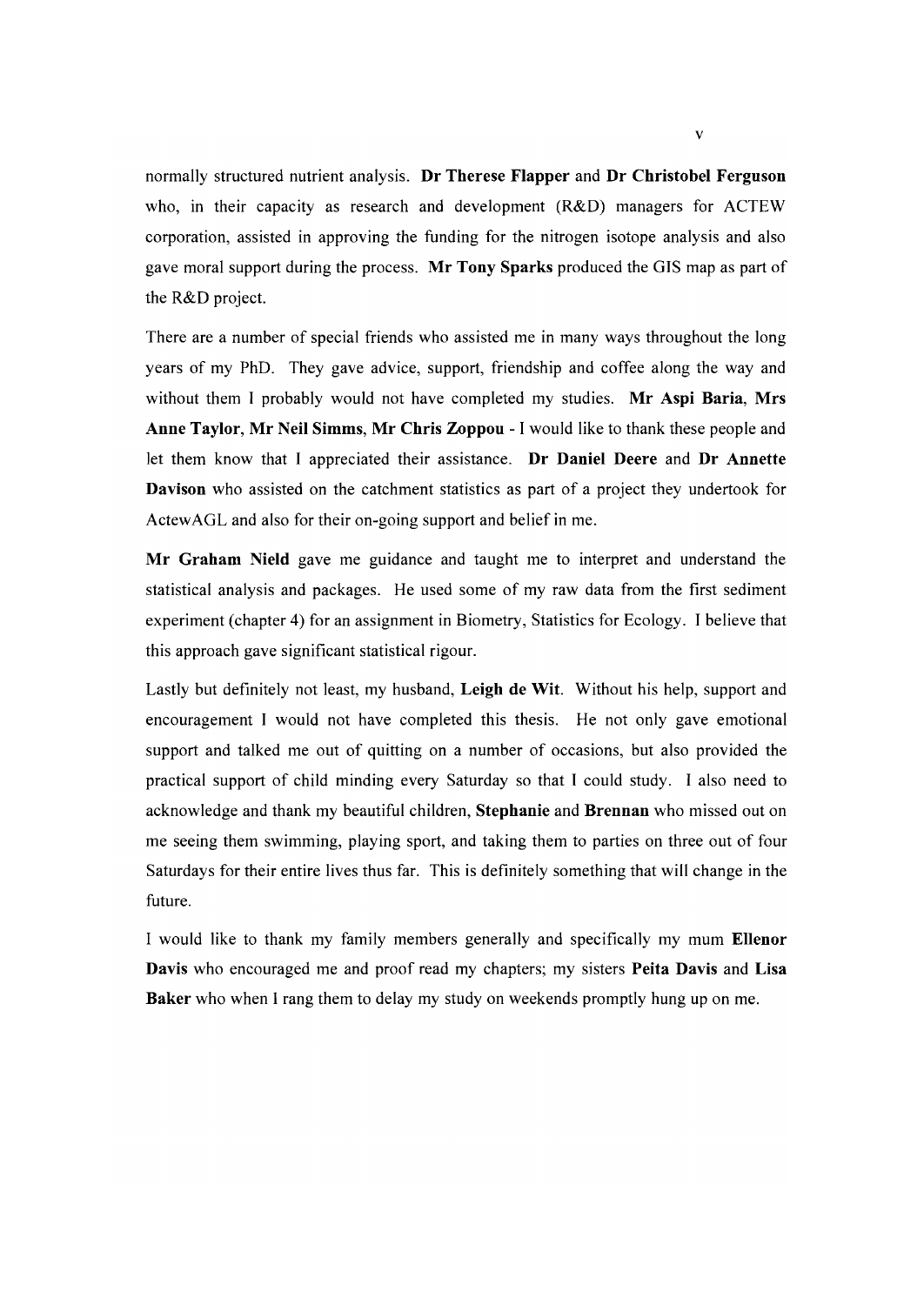#### **ABSTRACT**

The Lower Molonglo Water Quality Control Centre (LMWQCC) is a tertiary sewage treatment plant that services the Australian Capital Territory (ACT). During the treatment process at LMWQCC, ammonia is biologically converted to nitrite and then nitrate during the nitrification process. Under normal operating conditions, the ammonia concentrations leaving the treatment plant are low but nitrate, the by-product of the nitrification process, is high and therefore river water downstream of the discharge is low in ammonia and high in nitrate. A lack of knowledge about the importance of biogeochemical cycling within this river system resulted in this study having a number of aims. These aims were to:

- 1) determine the location and conditions for nitrification, nitrate depletion and calculated nitrate depletion
- 2) determine the rate coefficients for nitrification, nitrate depletion and calculated nitrate depletion downstream of the discharge
- 3) measure the actual reductions in loads within the Molonglo and Murrumbidgee Rivers downstream of the discharge
- 4) trace the transport of nitrogen via nitrogen isotope techniques and determine the fate of the discharged nitrogen within the Molonglo and Murrumbidgee River system.

From the analysis of flow data, effluent travel time was determined within the river system and found to be sufficient under certain flow conditions to be adequate for nitrification and denitrification to occur downstream. Sediments in the river systems also have sites for both nitrification and denitrification where oxygen concentrations vary enough to enable both processes to occur simultaneously.

Experiments carried out to determine the nitrification and denitrification potential of the Murrumbidgee River showed that rates were influenced by the following:

- Nitrification and denitrification were microbially driven.
- Sediment was required for these processes to substantially occur.
- Not influenced by oxygen concentration per se but that rate of exchange of oxygen across the sediment interface is more important.
- An increase in the substrate ammonia increased the rates of nitrification.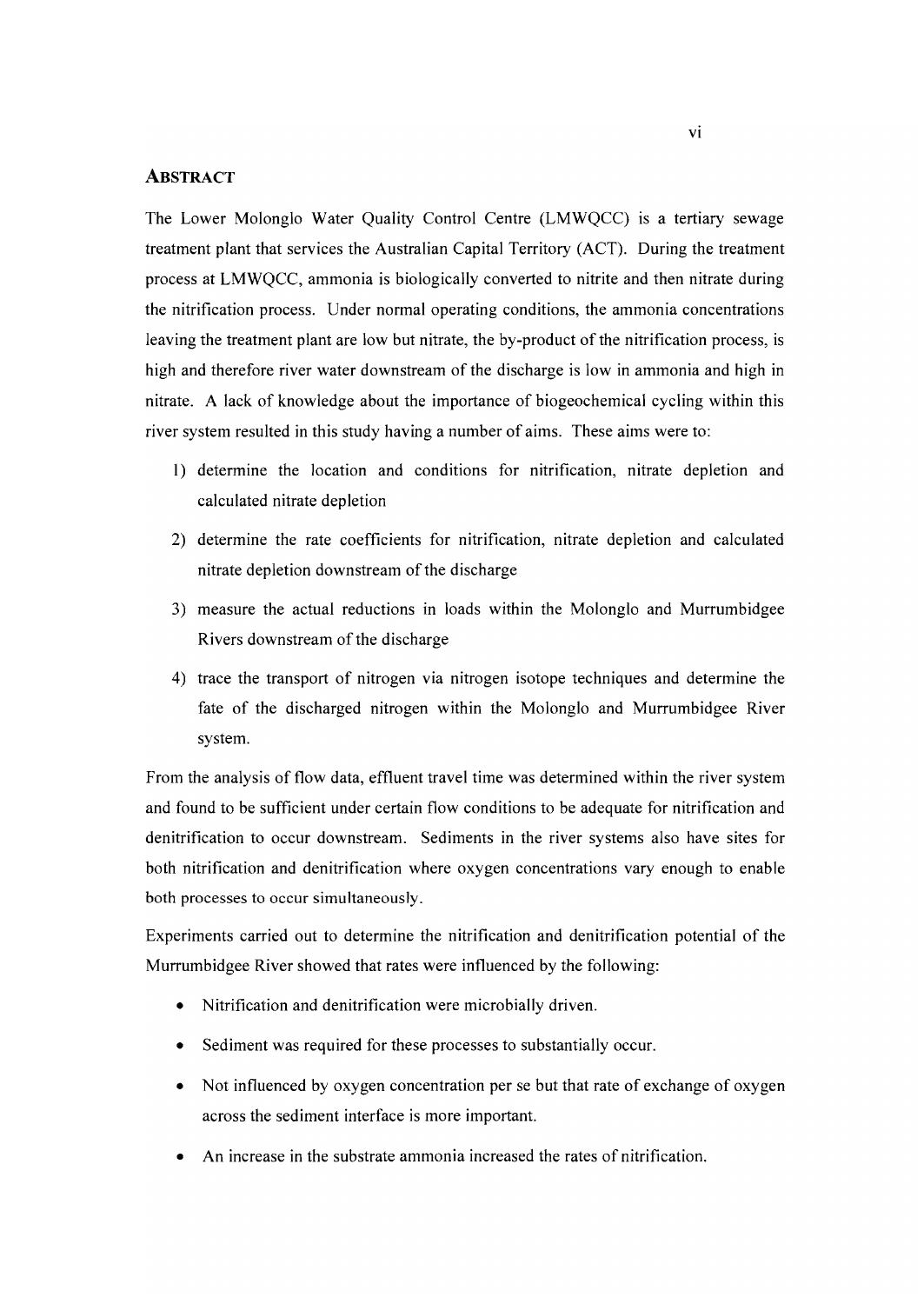- The addition of a carbon source did not affect the rate of nitrification but the rate of nitrate depletion and calculated nitrate depletion increased. Increased rates of nitrate depletion occurred since reactive carbon was critical in the denitrification. However, denitrification was not only affected by carbon content but by nitrate availability.
- Generally there was an increase in the rates of nitrification, nitrate depletion, calculated nitrate depletion and denitrification as temperatures increased.

During interruption of the nitrification system within the LMWQCC, there were significant loads of nitrogen species lost from the Molonglo River system within a1 km stretch downstream of the discharge in the order of 3,290 kg/day for the ammonia load; 10,450 kg/day for the nitrate load and 14,570 kg/day for the total nitrogen load.

 $\delta^{15}$ N analyses in benthic algae confirmed the sewage derived nitrogen species were present approximately 15km downstream of the effluent input and nitrogen is moving through the nitrogen biogeochemical cycle.

The experiments show that the biogeochemical processes occurring in the Molonglo and Murrumbidgee during normal operation of the LMWQCC treatment plant would reduce the nitrate and thereby nitrogen loads on the river system. When plant performance decreases and ammonia is present in the discharge there is the potential for both increased nitrification and denitrification processes to take effect and reduce the ammonia loads over a wide range of temperatures. Generally an increase in temperature results in an increased rate of both nitrification and denitrification. Therefore the Molonglo and Murrumbidgee rivers are nitrogen sinks and have the potential to remove much of the ammonia and nitrate added.

This investigation has demonstrated that both nitrification of ammonia and denitrification of nitrate can occur in the sediments of the Murrumbidgee River both *in vitro* and in the actual "real-world" system. Measurements made, albeit over a short time scale, during a full scale release of a high ammonia concentration pulse typical of what would occur during a loss of nitrifying capacity at the LMWQCC, also show that a substantial portion of this material is both nitrified and then denitrified within a short distance of the plant.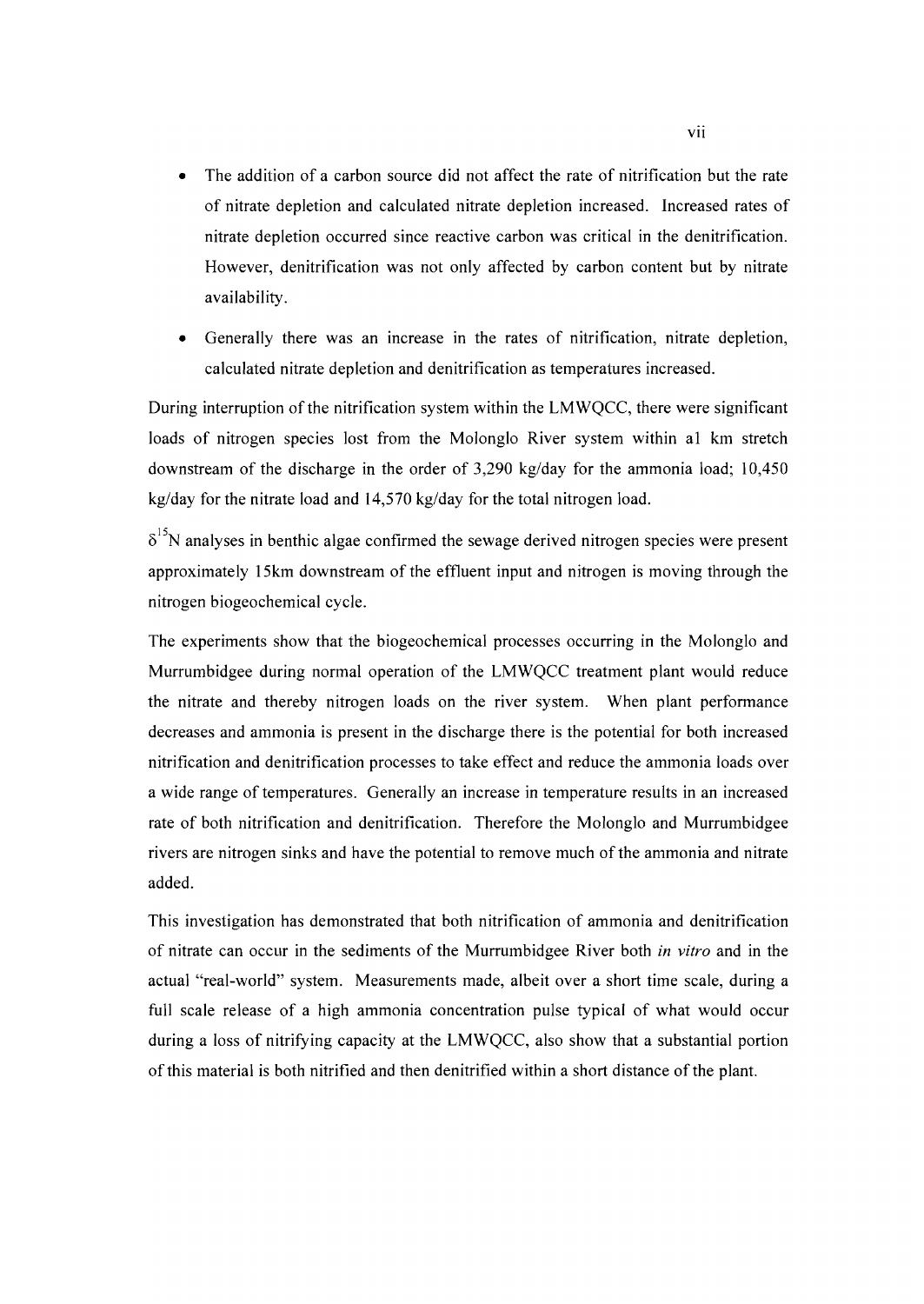| 1.1   |                                                    |
|-------|----------------------------------------------------|
| 1.2   |                                                    |
|       | CHAPTER 2 - NITROGEN CYCLING IN FRESHWATER AQUATIC |
|       |                                                    |
| 2.1   |                                                    |
| 2.2   |                                                    |
| 2.3   |                                                    |
| 2.4   |                                                    |
| 2.4.1 |                                                    |
| 2.4.2 |                                                    |
| 2.5   |                                                    |
| 2.5.1 |                                                    |
| 2.5.2 |                                                    |
| 2.6   |                                                    |
| 2.7   |                                                    |
| 2.8   |                                                    |
| 2.9   |                                                    |
| 2.10  |                                                    |
| 2.11  |                                                    |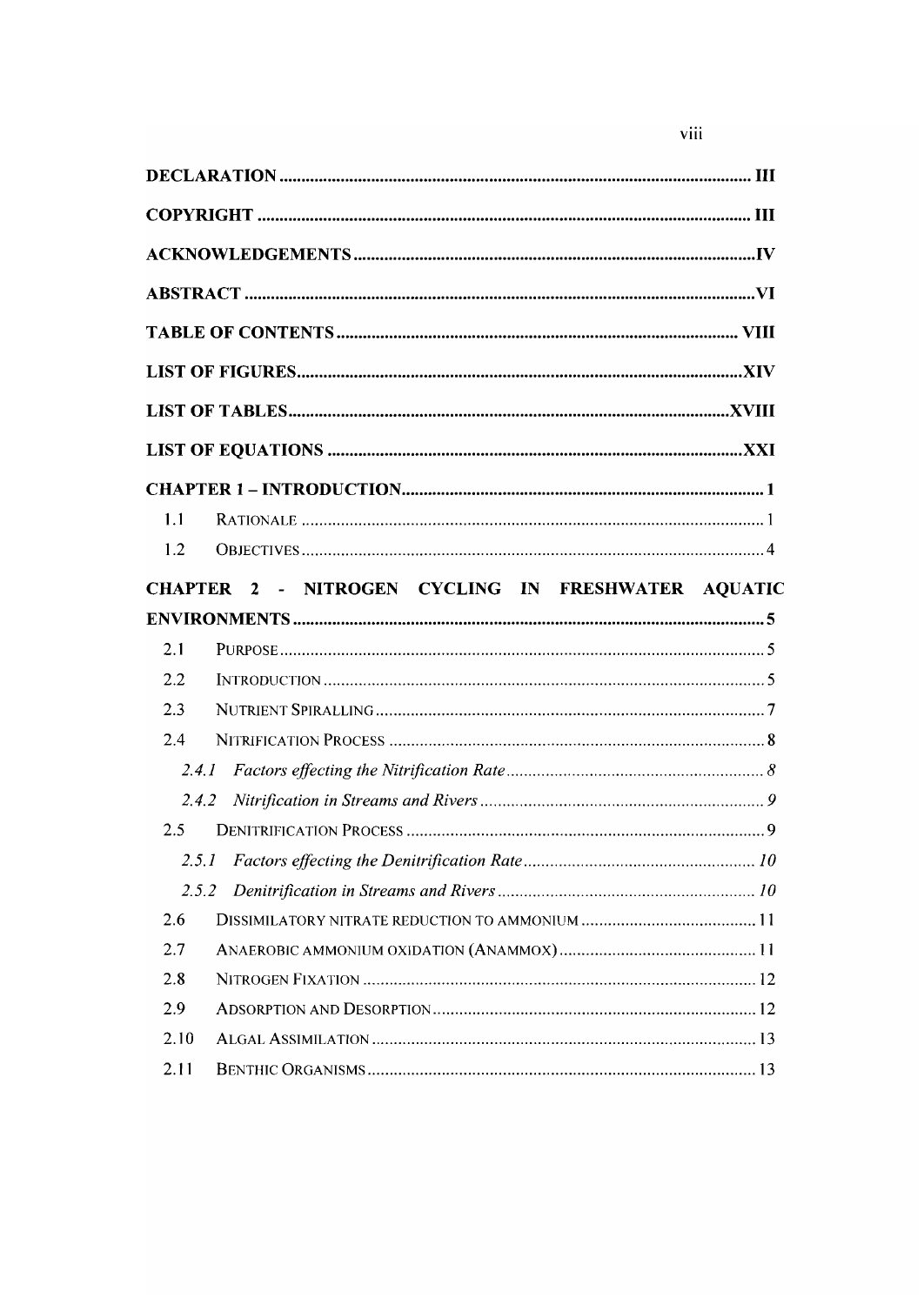| - |              |  |
|---|--------------|--|
| - | ۰.<br>$\sim$ |  |

| <b>CHAPTER 3 - METHODS AND SITE DESCRIPTION: SOURCES OF NITROGEN</b>                                                              |            |
|-----------------------------------------------------------------------------------------------------------------------------------|------------|
| AND FLOWS FOR THE MOLONGLO AND MURRUMBIDGEE RIVERS  15                                                                            |            |
| 3.1                                                                                                                               |            |
| 3.2                                                                                                                               |            |
| 3.2.1                                                                                                                             |            |
| 3.2.2                                                                                                                             |            |
| 3.2.3                                                                                                                             |            |
| 3.2.4                                                                                                                             |            |
| 3.2.5                                                                                                                             |            |
| 3.3                                                                                                                               |            |
|                                                                                                                                   |            |
| 3.4                                                                                                                               |            |
| 3.4.1<br>The Murrumbidgee River upstream of the Molonglo confluence 18                                                            |            |
| 3.4.2<br>The Molonglo River upstream of the Murrumbidgee confluence 18                                                            |            |
| 3, 4, 3                                                                                                                           |            |
| 3.4.4                                                                                                                             |            |
| 3.5                                                                                                                               |            |
| 3.6                                                                                                                               |            |
| 3.6.1                                                                                                                             |            |
| 3.7                                                                                                                               |            |
| 3.8                                                                                                                               |            |
| <b>CHAPTER</b><br><b>INVESTIGATION</b><br>OF<br><b>NITRIFICATION</b><br>$\overline{\mathbf{4}}$<br>$\sim 100$ km s $^{-1}$<br>THE | <b>AND</b> |
| DENITRIFICATION POTENTIAL/RATES OF SEDIMENTS 40                                                                                   |            |
| 4.1                                                                                                                               |            |
| 4.2                                                                                                                               |            |
| 4.3                                                                                                                               |            |
| 4.3.1                                                                                                                             |            |
| 4.4                                                                                                                               |            |
| 4.4.1                                                                                                                             |            |
| 4.4.2                                                                                                                             |            |
| 4.5                                                                                                                               |            |
| 4.6                                                                                                                               |            |
| 4.6.1                                                                                                                             |            |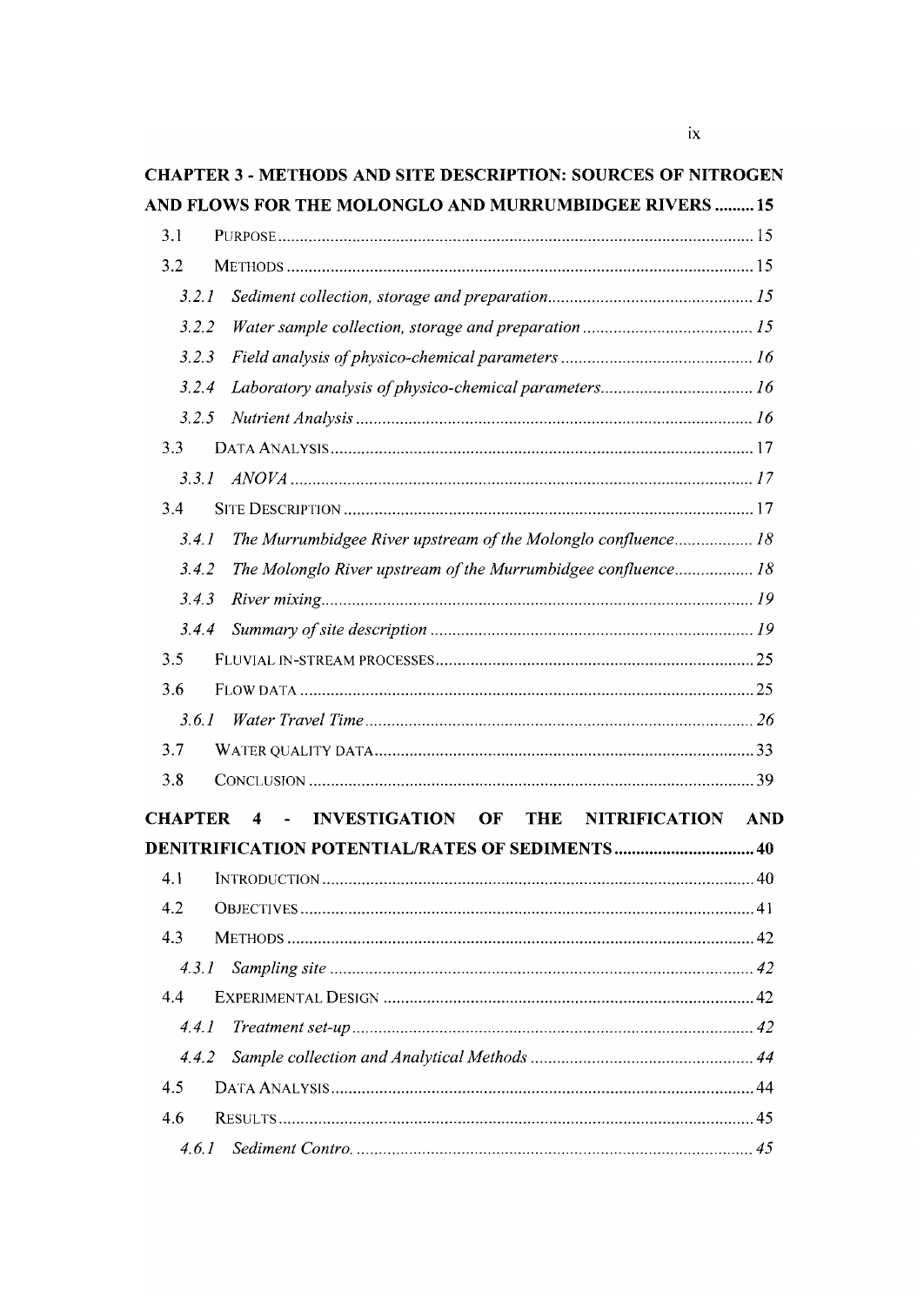| 4.6.2 |                                                                                  |
|-------|----------------------------------------------------------------------------------|
| 4.6.3 |                                                                                  |
| 4.6.4 |                                                                                  |
| 4.6.5 |                                                                                  |
| 4.6.6 |                                                                                  |
| 4.6.7 |                                                                                  |
| 4.6.8 |                                                                                  |
| 4.7   |                                                                                  |
| 4.7.1 |                                                                                  |
| 4.7.2 |                                                                                  |
| 4.7.3 |                                                                                  |
| 4.7.4 |                                                                                  |
| 4.7.5 |                                                                                  |
| 4.7.6 |                                                                                  |
| 4.8   | COMPARISON OF EXPERIMENTAL TREATMENTS SHOWING SIGNIFICANT RATE                   |
|       |                                                                                  |
| 4.8.1 |                                                                                  |
| 4.8.2 |                                                                                  |
| 4.8.3 |                                                                                  |
| 4.9   |                                                                                  |
|       | 4.9.1 The effect of water oxygen concentration on the rates of nitrification and |
|       |                                                                                  |
| 4.9.2 | The environment where nitrification and nitrate reduction occurs 69              |
| 4.9.3 | Nitrification and nitrate depletion as a microbiologically mediated process70    |
| 4.9.4 |                                                                                  |
| 4.9.5 | The effect of readily biodegradable carbon source on the rates of nitrification  |
|       |                                                                                  |
| 4.10  |                                                                                  |
|       |                                                                                  |

# CHAPTER 5 - NITROGEN CYCLING IN SEDIMENT AT DIFFERENT TEMPERATURES: PREDICTION OF SEASONAL EFFECTS 75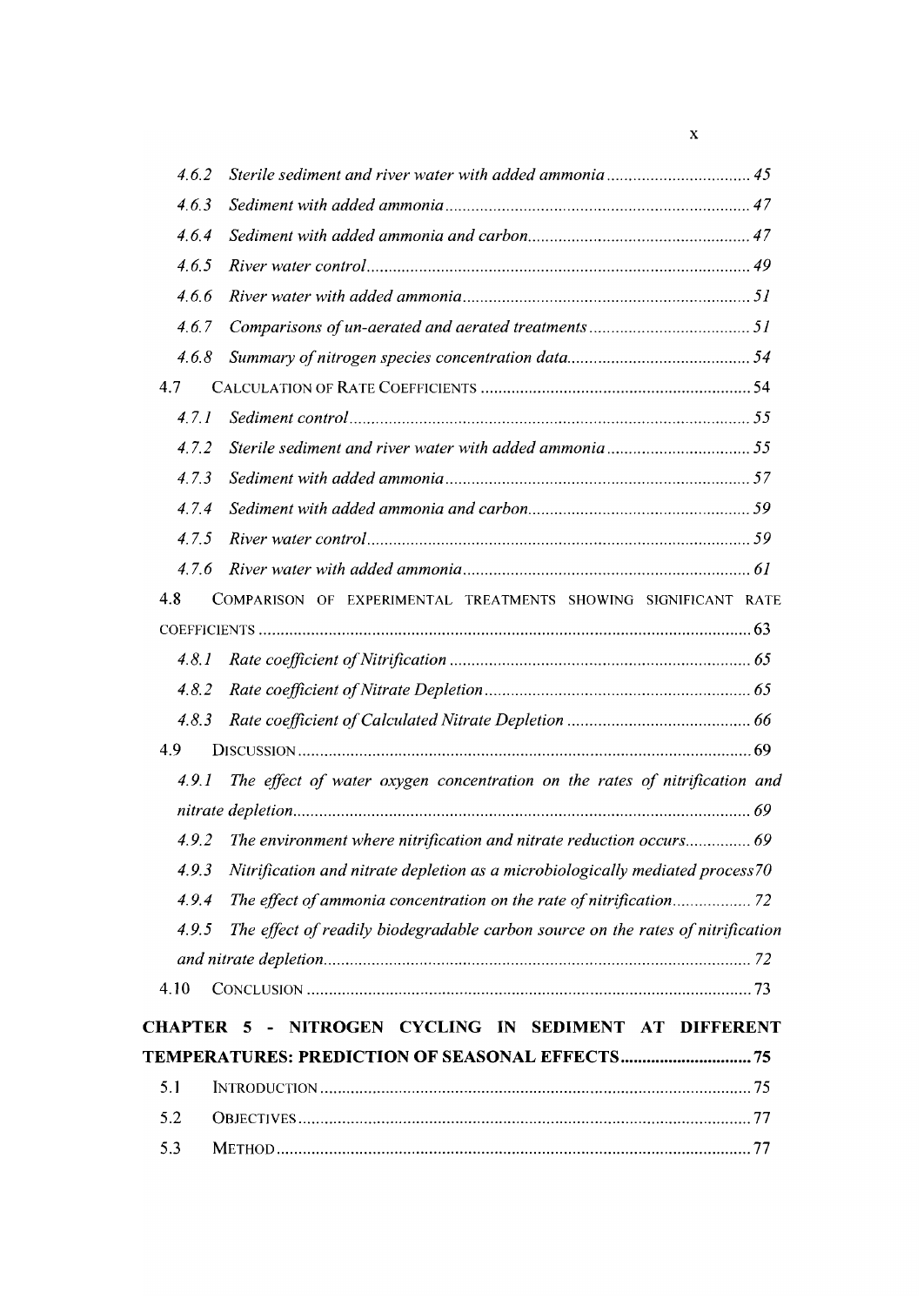| 5.3.1                                                                                     |     |
|-------------------------------------------------------------------------------------------|-----|
| 5.4                                                                                       |     |
| 5.4.1                                                                                     |     |
| 5.5                                                                                       |     |
| 5.5.1                                                                                     |     |
| 5.5.2                                                                                     |     |
| 5.5.3                                                                                     |     |
| 5.6                                                                                       |     |
| 5.6.1                                                                                     |     |
| 5, 6, 2                                                                                   |     |
| 5.6.3                                                                                     |     |
| 5.6.4                                                                                     |     |
| 5.7                                                                                       |     |
| The effect of water temperature on the rates of nitrification, nitrate depletion<br>5.7.1 |     |
|                                                                                           |     |
| 5.7.2 The effect of a readily biodegradable carbon source on the rates of                 |     |
|                                                                                           |     |
| To establish a reliable method for measuring nitrification and denitrification<br>5.7.3   |     |
|                                                                                           |     |
| 5.8                                                                                       |     |
| <b>CHAPTER 6 - DIRECT MEASUREMENT OF AMMONIA IN THE MOLONGLO</b>                          |     |
|                                                                                           |     |
| 6.1 INTRODUCTION                                                                          | 110 |
| 6.2                                                                                       |     |
| 6.3<br>METHODS - DIRECT MEASUREMENT OF AMMONIA IN THE MOLONGLO RIVER 111                  |     |
| 6.3.1                                                                                     |     |
| 6.3.2                                                                                     |     |
| 6, 3, 3                                                                                   |     |
| 6.4                                                                                       |     |
| Murrumbidgee River at Uriarra Crossing - Site MUR207 113<br>6.4.1                         |     |
| Molonglo River 50 m upstream of the Confluence of the LMWQCC Discharge<br>6.4.2           |     |
|                                                                                           |     |
| LMWQCC Discharge at the top of the Cascade - Site LM3003 116<br>6.4.3                     |     |

Xl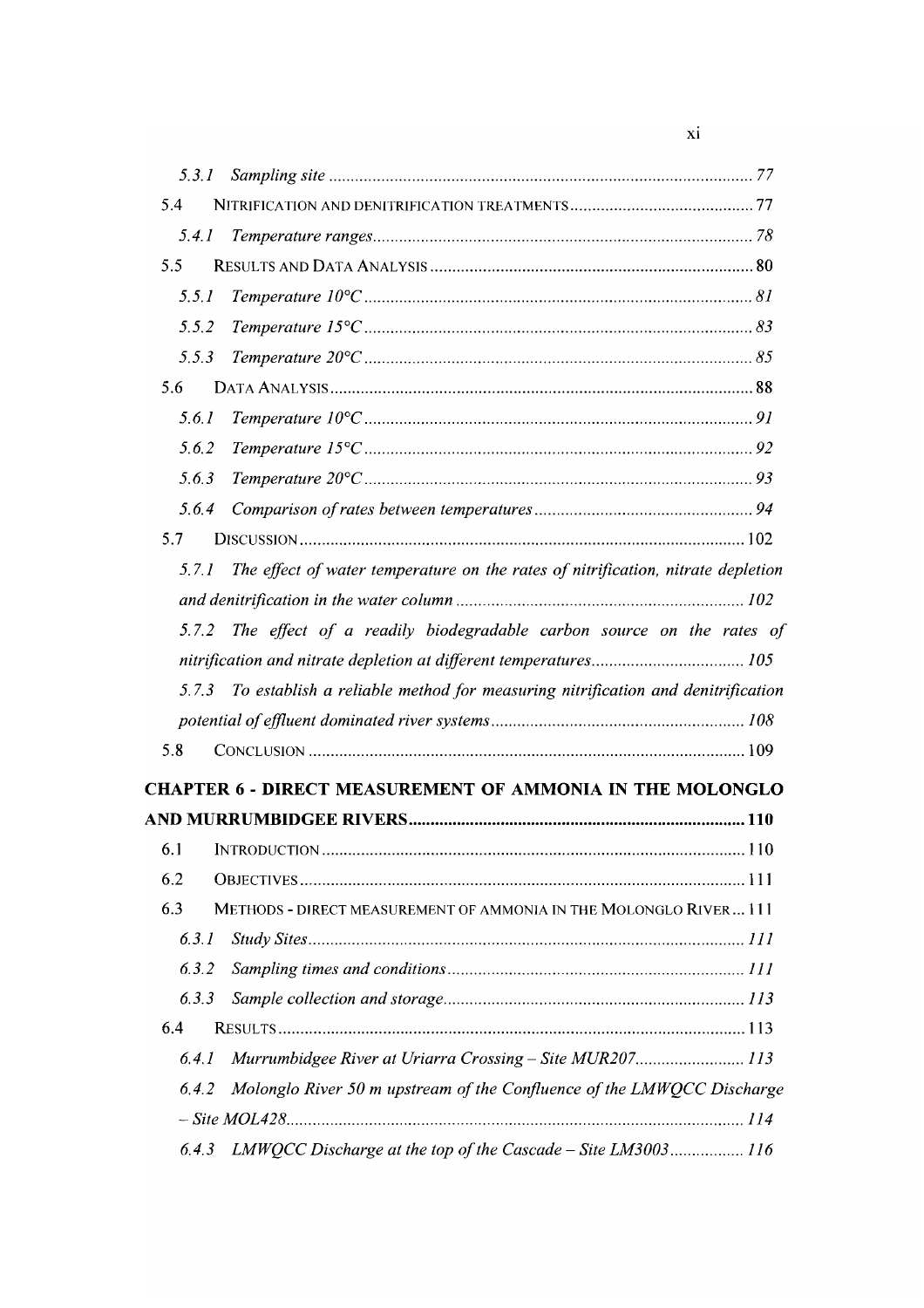|       | 6.4.4 LMWQCC Discharge upstream of Confluence with the Molonglo River $-$ Site |
|-------|--------------------------------------------------------------------------------|
|       |                                                                                |
| 6.4.5 | Molonglo River 500 m downstream of the LMWQCC Discharge Site MOL440            |
| 6.4.6 | Molonglo River 1 km downstream of the LMWQCC Discharge- Site MOL401            |
|       | 6.4.7 Murrumbidgee River at Halls Crossing, 14.4km d/s of the LMWQCC           |
|       |                                                                                |
| 6.5   |                                                                                |
| 6.5.1 |                                                                                |
|       |                                                                                |
| 6.6   |                                                                                |
|       | 6.6.1 Upstream Effluent Sites (Site MOL428 and MUR207)  134                    |
|       |                                                                                |
|       | 6.6.3 Immediately Downstream Effluent Sites (site MOL440A, MOL440B,            |
|       |                                                                                |
|       |                                                                                |
| 6.7   |                                                                                |
|       | CHAPTER 7 - NATURAL ABUNDANCE NITROGEN ISOTOPE PILOT STUDY                     |
|       |                                                                                |
| 7.1   |                                                                                |
| 7.2   |                                                                                |
| 7.3   |                                                                                |
| 7.4   |                                                                                |
| 7.4.1 |                                                                                |
| 7.5   |                                                                                |
| 7.5.1 |                                                                                |
| 7.5.2 |                                                                                |
| 7.5.3 |                                                                                |
| 7.6   |                                                                                |
| 7.6.1 |                                                                                |
| 7.6.2 |                                                                                |
| 7.7   |                                                                                |
|       |                                                                                |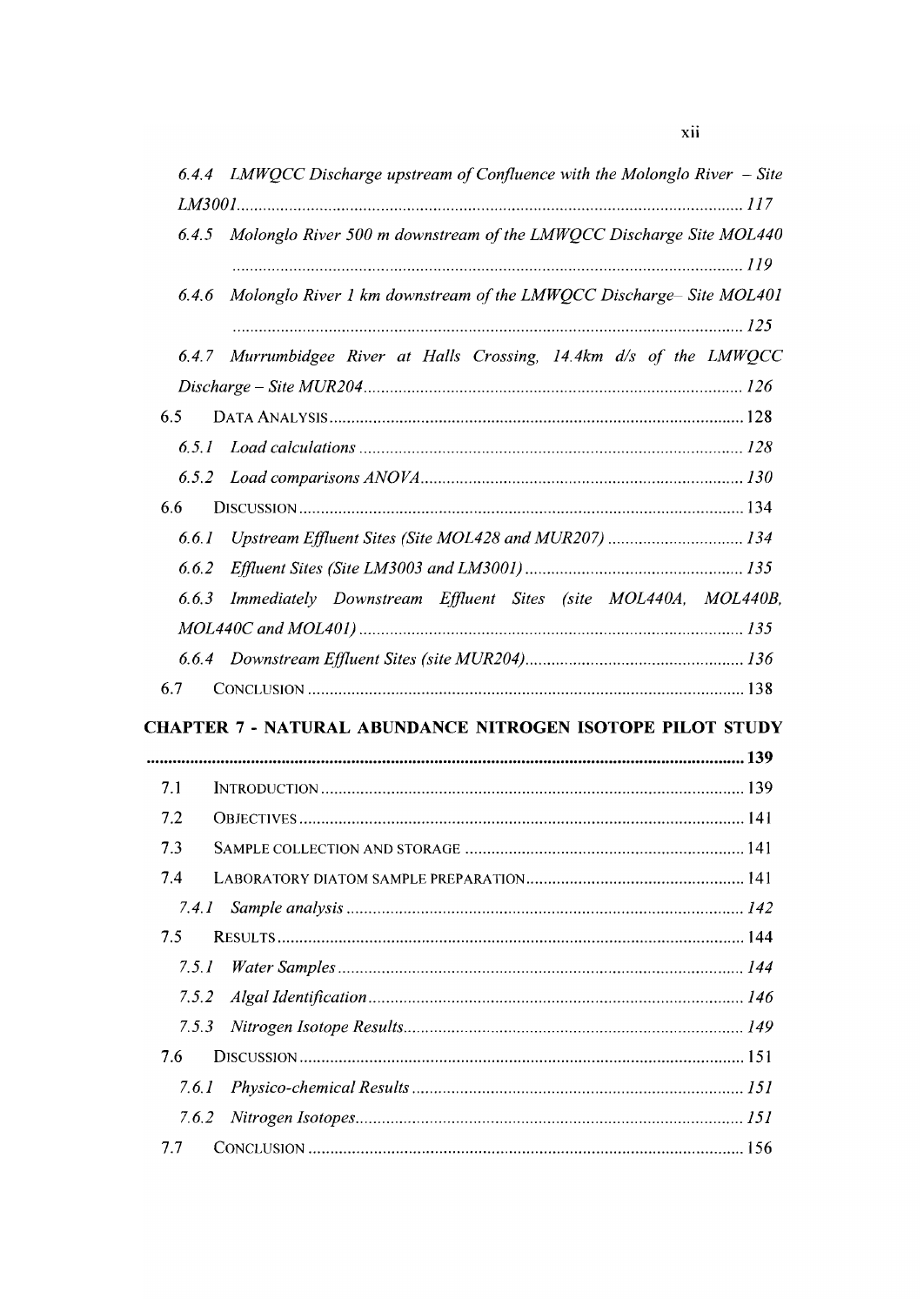| 8.1   |                                                                    |
|-------|--------------------------------------------------------------------|
| 8.2   | POTENTIAL RATES OF NITRIFICATION AND DENITRIFICATION 164           |
| 8.2.1 | Effects of Oxygen Concentration on Rate Coefficients  165          |
| 8.2.2 |                                                                    |
| 8.2.3 |                                                                    |
| 8.2.4 | Effects of Substrate Concentration on Rate Coefficients  166       |
| 8.2.5 |                                                                    |
| 8.2.6 |                                                                    |
| 8.3   |                                                                    |
| 8.4   | MEASUREMENT OF $\delta^{15}N$ OF BENTHIC ALGAE IN THE MOLONGLO AND |
|       |                                                                    |
| 8.5   |                                                                    |
| 8.6   |                                                                    |
|       |                                                                    |
|       |                                                                    |
|       |                                                                    |
|       |                                                                    |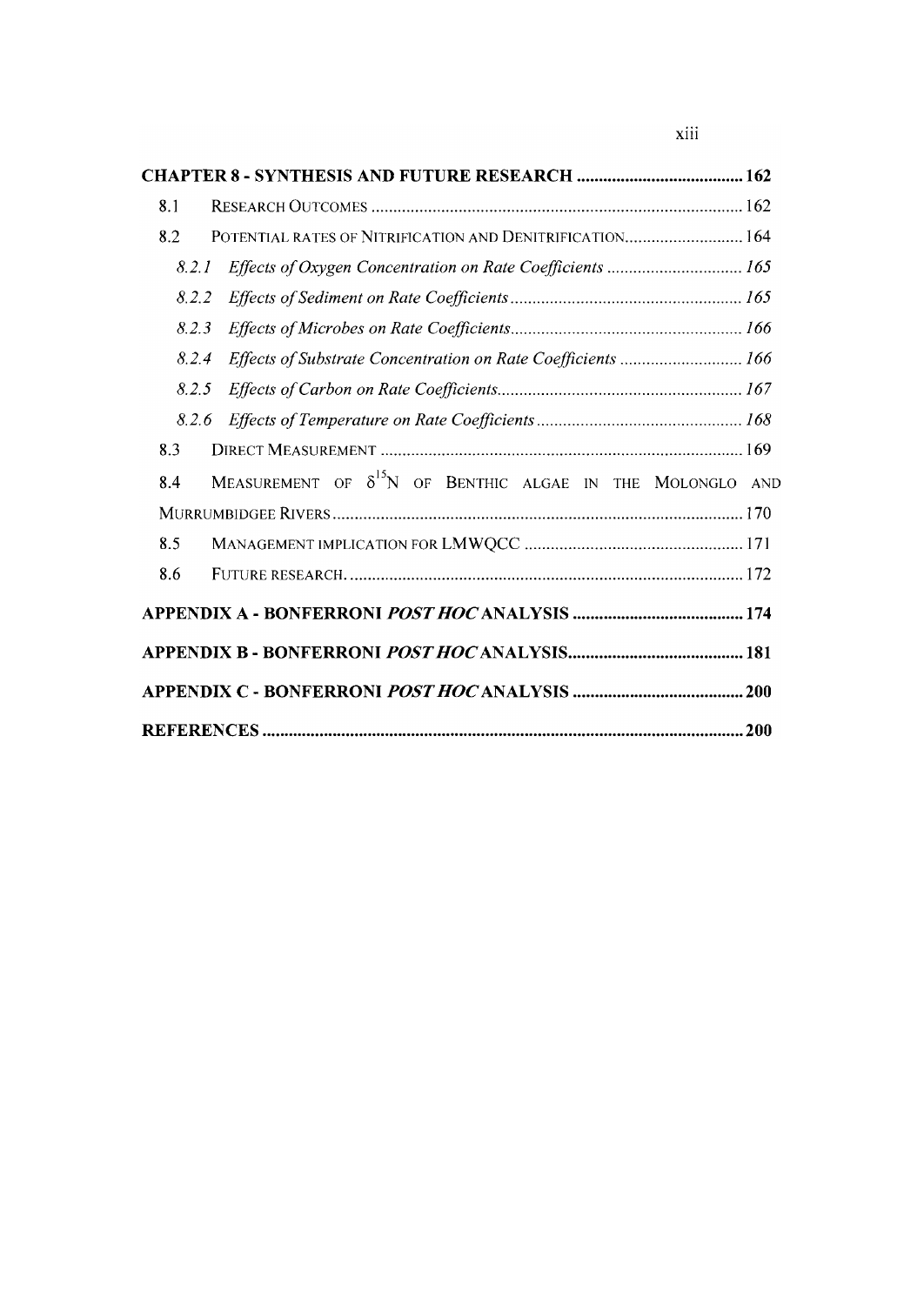#### **LIST OF FIGURES**

## **Chapter Two**

| FIGURE 2.1. SIMPLIFIED NITROGEN CYCLE SHOWING MAIN MOLECULAR TRANSFORMATIONS                |
|---------------------------------------------------------------------------------------------|
|                                                                                             |
| FIGURE 2.2. THE NITROGEN CYCLE IN AQUATIC SYSTEMS (KEENEY, 1972) 6                          |
| <b>Chapter Three</b>                                                                        |
| FIGURE 3.1: MURRUMBIDGEE CATCHMENT LAND USE UPSTREAM COTTER PUMP STATION 20                 |
| FIGURE 3.2. SCHEMATIC OF THE SAMPLING SITES ON THE MOLONGLO AND MURRUMBIDGEE                |
|                                                                                             |
| FIGURE 3.3: SATELLITE IMAGERY OF THE SITES ON MOLONGLO AND MURRUMBIDGEE RIVERS              |
| INCLUDING THE LOWER MOLONGLO WATER QUALITY CONTROL CENTRE  22                               |
| FIGURE 3.4. MAP ILLUSTRATING THE KEY TOWNS AND ROADS OF THE MOLONGLO RIVER                  |
|                                                                                             |
| FIGURE 3.5. MAP ILLUSTRATING THE KEY RIVERS AND DRAINAGE LINES OF THE UPPER                 |
| MURRUMBIDGEE CATCHMENT INCLUDING THE MOLONGLO RIVER CATCHMENT (FROM                         |
|                                                                                             |
| FIGURE 3.6: FLOW DATA FOR UPSTREAM AND DOWNSTREAM SITES ON THE (A) MOLONGLO                 |
|                                                                                             |
| FIGURE 3.7: FLOW VERSUS TRAVEL TIME BETWEEN THE SITES A) MOL407 TO MOL401 ON THE            |
| MOLONGLO RIVER; B) MOL407 ON THE MOLONGLO RIVER TO MUR204 ON THE                            |
| MURRUMBIDGEE RIVER; C) MOL401 MOLONGLO RIVER TO MUR204 ON THE                               |
| MURRUMBIDGEE RIVER; AND D) MUR207 TO MUR204 ON THE MURRUMBIDGEE RIVER                       |
|                                                                                             |
| FIGURE 3.8. CARBON CONCENTRATIONS (MG/L) AT THE MAIN FOUR MONITORING SITES ON               |
| THE MOLONGLO AND MURRUMBIDGEE RIVERS. A) TOTAL ORGANIC CARBON; B)                           |
| DISSOLVED ORGANIC CARBON; SHOWN ARE $10^{TH}$ PERCENTILE, MEDIAN AND $90^{TH}$              |
|                                                                                             |
| FIGURE 3.9. ORGANIC NITROGEN CONCENTRATIONS (MG/L) AT THE MAIN FOUR MONITORING              |
| SITES ON THE MOLONGLO AND MURRUMBIDGEE RIVERS. A) AMMONIA NITROGEN; B)                      |
| TOTAL OXIDISED NITROGEN; SHOWN ARE 10 <sup>TH</sup> PERCENTILE, MEDIAN AND 90 <sup>TH</sup> |
|                                                                                             |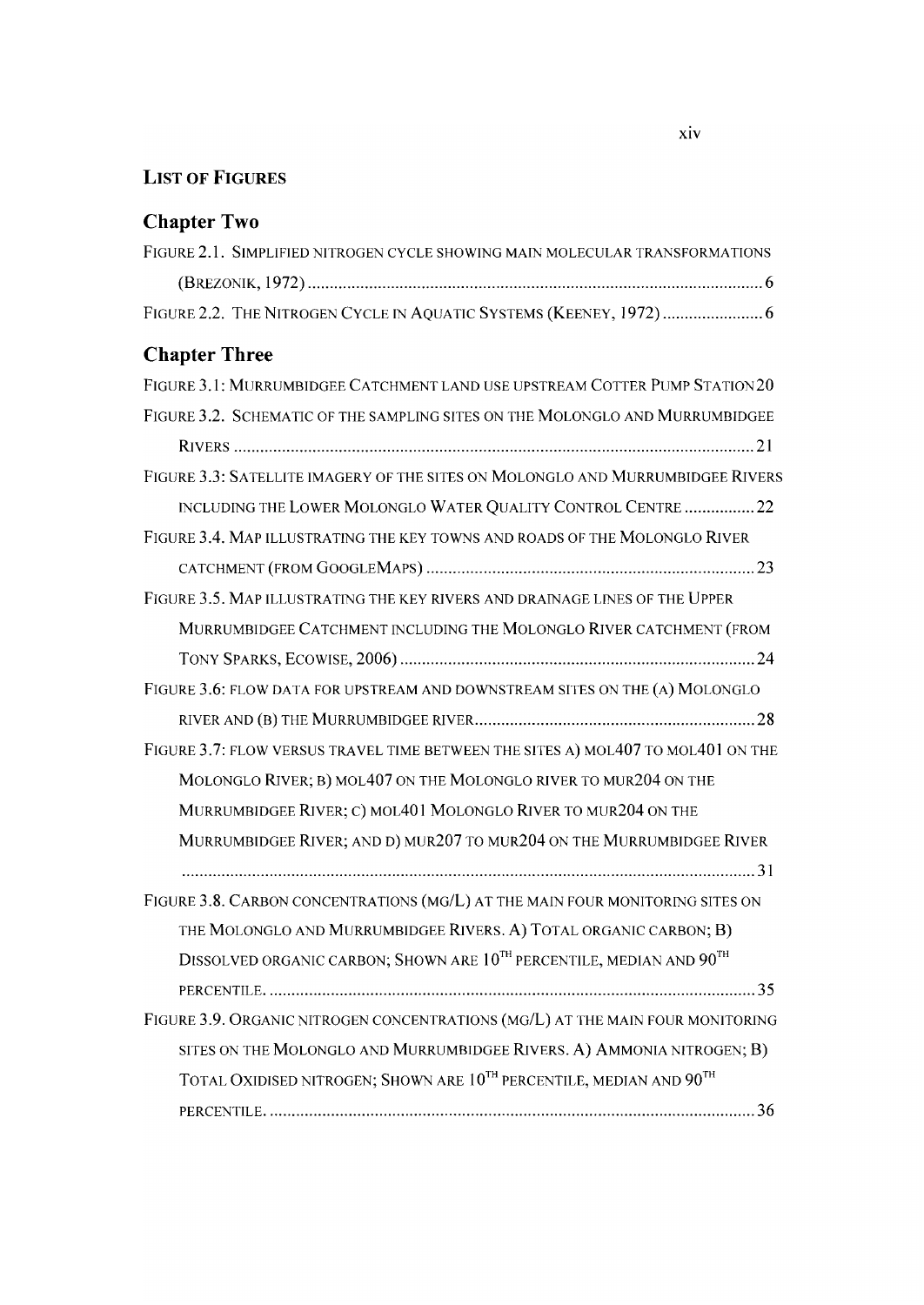| FIGURE 3.10. NITROGEN CONCENTRATIONS (MG/L) AT THE MAIN FOUR MONITORING SITES ON             |
|----------------------------------------------------------------------------------------------|
| THE MOLONGLO AND MURRUMBIDGEE RIVERS. A) TOTAL NITROGEN; B) TOTAL                            |
| KJELDAHL NITROGEN; SHOWN ARE $10^{TH}$ percentile, median and $90^{TH}$ percentile.37        |
| FIGURE 3.11. PHOSPHORUS CONCENTRATIONS (MG/L) AT THE MAIN FOUR MONITORING SITES              |
| ON THE MOLONGLO AND MURRUMBIDGEE RIVERS; A) TOTAL PHOSPHORUS; B)                             |
| ORTHOPHOSPHATE. SHOWN ARE $10^{TH}$ percentile, median and $90^{TH}$ percentile. 38          |
| <b>Chapter Four</b>                                                                          |
| FIGURE 4.1. SEDIMENT CONTROL - AMMONIA AND NITRATE CONCENTRATIONS FOR UN-                    |
|                                                                                              |
| FIGURE 4.2. STERILE SEDIMENT AND RIVER WATER WITH ADDED AMMONIA - AMMONIA AND                |
| NITRATE CONCENTRATIONS FOR UN-AERATED AND AERATED EXPERIMENTAL                               |
|                                                                                              |
| FIGURE 4.3. SEDIMENT WITH ADDED AMMONIA - AMMONIA AND NITRATE CONCENTRATIONS                 |
| FOR UN-AERATED AND AERATED EXPERIMENTAL TREATMENT  48                                        |
| FIGURE 4.4. SEDIMENT WITH ADDED AMMONIA AND CARBON - AMMONIA AND NITRATE                     |
| CONCENTRATIONS FOR UN-AERATED AND AERATED EXPERIMENTAL TREATMENT 48                          |
| FIGURE 4.6. RIVER WATER WITH ADDED AMMONIA - AMMONIA AND NITRATE                             |
| CONCENTRATIONS FOR UN-AERATED AND AERATED EXPERIMENTAL TREATMENT52                           |
| FIGURE 4.7. COMPARISON OF DISSOLVED OXYGEN CONCENTRATION IN UN-AERATED AND                   |
|                                                                                              |
| FIGURE 4.8. SEDIMENT CONTROL - RATE COEFFICIENTS AND R <sup>2</sup> VALUES FOR NITRIFICATION |
|                                                                                              |
| FIGURE 4.9. STERILE SEDIMENT AND RIVER WATER WITH ADDED AMMONIA - RATE                       |
| COEFFICIENTS AND R <sup>2</sup> VALUES FOR NITRIFICATION AND NITRATE DEPLETION56             |
| FIGURE 4.11. SEDIMENT WITH ADDED AMMONIA AND CARBON - RATE COEFFICIENTS AND R <sup>2</sup>   |
|                                                                                              |
| FIGURE 4.12. RIVER WATER CONTROL - RATE COEFFICIENTS AND R <sup>2</sup> VALUES FOR           |
| NITRIFICATION FOR THE UN-AERATED AND AERATED TREATMENTS  60                                  |
| FIGURE 4.13. RIVER WATER CONTROL - RATE COEFFICIENTS AND R <sup>2</sup> VALUES FOR NITRATE   |
|                                                                                              |
| FIGURE 4.14. RIVER WATER WITH ADDED AMMONIA - RATE COEFFICIENTS AND R <sup>2</sup> VALUES    |
|                                                                                              |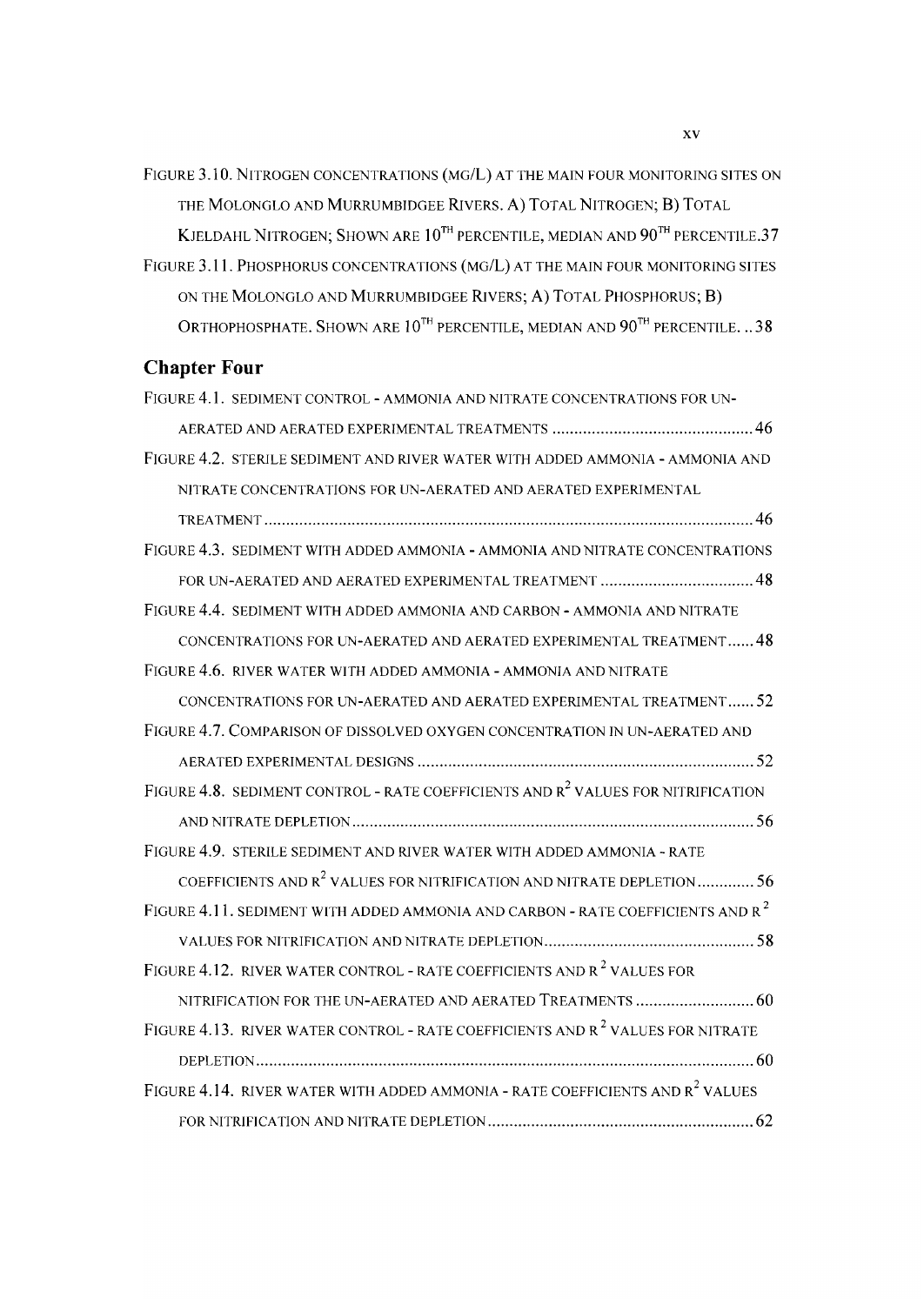FIGURE 4.15: RATE COEFFICIENTS OF A) NITRIFICATION, B) NITRATE DEPLETION, AND C) CALCULA TED NITRATE DEPLETION FOR THE SEDIMENT CONTROL, SEDIMENT WITH ADDED AMMONIA AND SEDIMENT WITH ADDED AMMONIA AND CARBON TREATMENTS67

#### Chapter Five

| FIGURE 5.1. CANBERRA AVERAGE TEMPERATURES INCLUDING HIGHEST MAXIMUM AND          |
|----------------------------------------------------------------------------------|
| LOWEST MINIMUM USING 64.5 YEARS OF DATA AT THE CANBERRA AIRPORT (BOM, 2          |
|                                                                                  |
| FIGURE 5.2. TEMPERATURE RANGES FOR SITES FOR THE LMWQCC EFFLUENT, THE            |
| MOLONGLO AND MURRUMBIDGEE RIVERS (SEE TABLE 3.2 FOR SITE DESCRIPTIONS). 76       |
| FIGURE 5.3. CUMULATIVE FREQUENCY OF TEMPERATURES IN THE MOLONGLO AND             |
|                                                                                  |
| FIGURE 5.7: SEDIMENT CONTROL - RATE COEFFICIENTS OF A) NITRIFICATION, B) NITRATE |
| DEPLETION, C) DENITRIFICATION AND D) DENITRIFICATION CALC FOR THE DIFFERENT      |
|                                                                                  |
| FIGURE 5.8: SEDIMENT WITH ADDED AMMONIA - RATE COEFFICIENTS OF A) NITRIFICATION, |
| B) NITRATE DEPLETION, C) DENITRIFICATION AND D) DENITRIFICATION CALC FOR THE     |
| DIFFERENT TEMPERATURES (CO-EFF = CO-EFFICIENT) (AVERAGE $\pm$ STD DEV, N=3)98    |
| FIGURE 5.9: SEDIMENT WITH ADDED AMMONIA AND CARBON - RATE COEFFICIENTS OF A)     |
| NITRIFICATION, B) NITRATE DEPLETION, C) DENITRIFICATION AND D) DENITRIFICATION   |
| CALC FOR THE DIFFERENT TEMPERATURES (CO-EFF = CO-EFFICIENT) (AVERAGE $\pm$ STD   |
|                                                                                  |

#### Chapter Six

| FIGURE 6.1. SITE MUR207 TIME SERIES A) AMMONIA, NITRATE AND TOTAL NITROGEN |
|----------------------------------------------------------------------------|
| CONCENTRATIONS AND B) PH, TEMPERATURE, DISSOLVED OXYGEN AND CONDUCTIVITY   |
|                                                                            |
| FIGURE 6.2. SITE MOL428 TIME SERIES A) AMMONIA, NITRATE AND TOTAL NITROGEN |
| CONCENTRATIONS AND B) PH, TEMPERATURE, DISSOLVED OXYGEN AND CONDUCTIVITY   |
|                                                                            |
| FIGURE 6.3. SITE LM3003 TIME SERIES A) AMMONIA, NITRATE AND TOTAL NITROGEN |
| CONCENTRATIONS AND B) PH, TEMPERATURE, DISSOLVED OXYGEN AND CONDUCTIVITY   |
|                                                                            |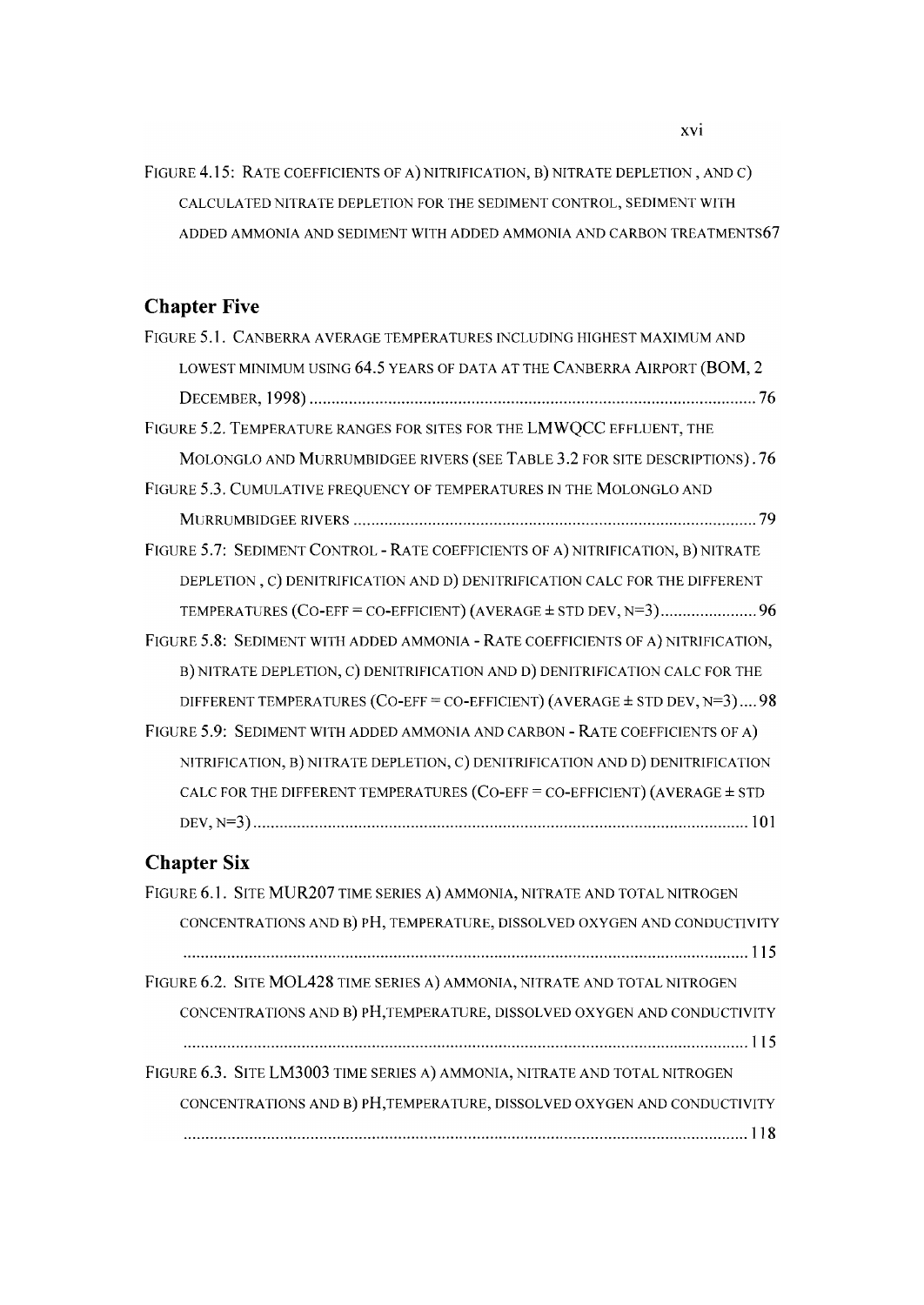| FIGURE 6.4. SITE LM3001 TIME SERIES A) AMMONIA, NITRATE AND TOTAL NITROGEN   |
|------------------------------------------------------------------------------|
| CONCENTRATIONS AND B) PH, TEMPERATURE, DISSOLVED OXYGEN AND CONDUCTIVITY     |
|                                                                              |
| FIGURE 6.5. SITE MOL440A, SITE MOL440B, SITE MOL440C TIME SERIES A) AMMONIA, |
| NITRATE AND TOTAL NITROGEN CONCENTRATIONS AND B) PH, TEMPERATURE,            |
|                                                                              |
| FIGURE 6.6. SITE MOL401 TIME SERIES A) AMMONIA, NITRATE AND TOTAL NITROGEN   |
| CONCENTRATIONS AND B) PH, TEMPERATURE, DISSOLVED OXYGEN AND CONDUCTIVITY.    |
|                                                                              |
| FIGURE 6.7. SITE MUR204 TIME SERIES A) AMMONIA, NITRATE AND TOTAL NITROGEN   |
| CONCENTRATIONS AND B) PH, TEMPERATURE, DISSOLVED OXYGEN AND CONDUCTIVITY     |
|                                                                              |
| FIGURE 6.8: A) AMMONIA LOAD (KG/DAY); B) NITRATE LOAD (KG/DAY); AND C) TOTAL |
| NITROGEN LOAD (KG/DAY) AT SITES ON THE MURRUMBIDGEE AND MOLONGLO RIVERS      |
|                                                                              |
|                                                                              |

#### **Chapter Seven**

| FIGURE 7.1: NITROGEN ISOTOPE ANALYSIS OF BENTHIC ALGAE FOR SITES ON THE MOLONGLO |  |  |
|----------------------------------------------------------------------------------|--|--|
|                                                                                  |  |  |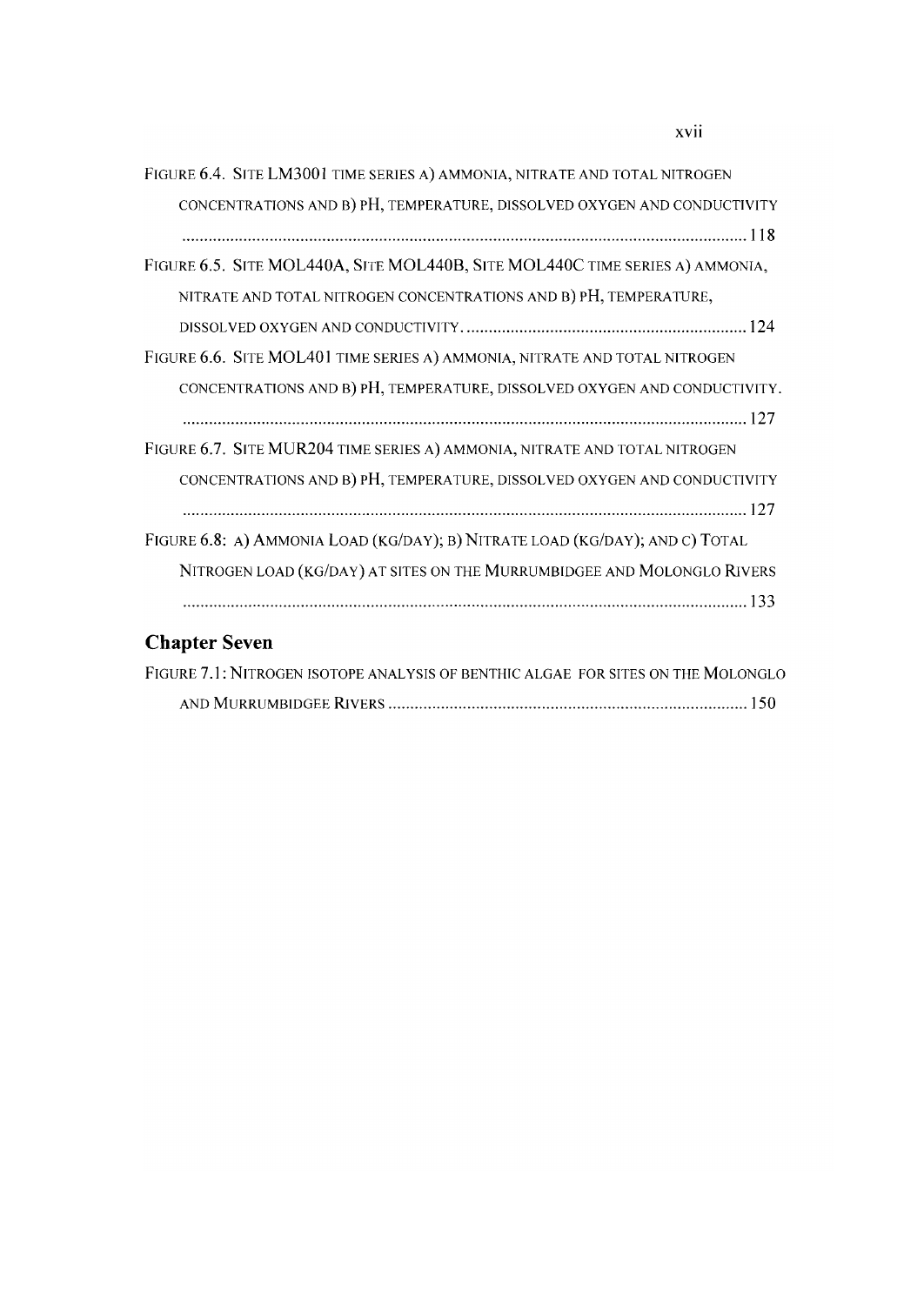#### **LIST OF TABLES**

## **Chapter Three**

| TABLE 3.1. CATCHMENT STATISTICS FOR THE MURRUMBIDGEE CATCHMENT UPSTREAM          |  |
|----------------------------------------------------------------------------------|--|
| COTTER PUMP STATION (DATA PREPARED BY TONY SPARKS, ECOWISE, 2006)20              |  |
| TABLE 3.2. SAMPLING SITES, DESCRIPTIONS AND BEST MATCHING FLOW MONITORING SITE27 |  |
| TABLE 3.3: FLOW DATA FOR SITES ON THE MOLONGLO AND MURRUMBIDGEE RIVER.  27       |  |
| TABLE 3.4: EQUATIONS FOR DESCRIBING THE TRAVEL TIMES BETWEEN SITES ON THE        |  |
|                                                                                  |  |

## **Chapter Four**

#### **Chapter Five**

| TABLE 5.1. TREATMENT TO ASSESS TEMPERATURE EFFECTS ON NITRIFICATION AND     |  |
|-----------------------------------------------------------------------------|--|
|                                                                             |  |
| TABLE 5.2. SUMMARY OF RATES OF NITRIFICATION, NITRATE DEPLETION, CALCULATED |  |
| NITRATE DEPLETION AND DENITRIFICATION FOR ALL TEMPERATURES 90               |  |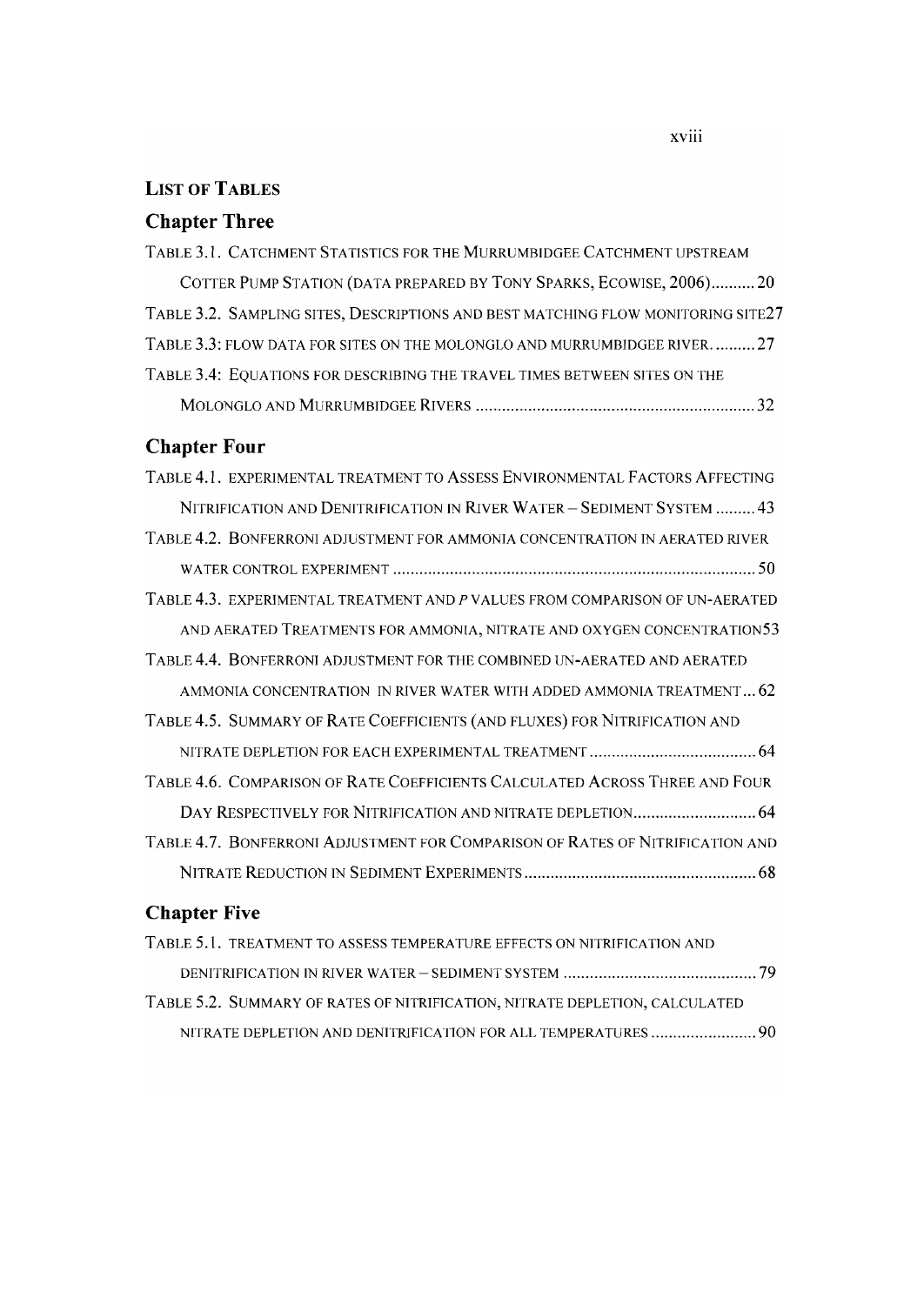## **Chapter Six**

| TABLE 6.3. TWO-WAY ANOVA RESULTS FOR ALL ANALYTES FOR SITE VERSUS TIME AT SITE    |
|-----------------------------------------------------------------------------------|
|                                                                                   |
| TABLE 6.4. SITE MOL401 IN SITU CONDUCTIVITY, TEMPERATURE, PH AND D.O 127          |
| TABLE 6.5: GAUGING STATION AND CORRESPONDING SAMPLING SITE NUMBER  129            |
| TABLE 6.6: LOAD (KG/DAY) OF AMMONIA, NITRATE AND TOTAL NITROGEN FOR ALL SITES 129 |
| TABLE 7.1. AVERAGE δ15N FROM DIFFERENT ECOLOGICAL SYSTEMS (ADAPTED FROM           |
|                                                                                   |

#### **Chapter Seven**

| TABLE 7.3: RESULTS OF SAMPLES FROM SITES ON THE MOLONGLO RIVER AND             |
|--------------------------------------------------------------------------------|
|                                                                                |
| TABLE 7.4. DOMINANT DIATOMS AND CHLOROPHYTA IN REPLICATE MOLONGLO RIVER        |
|                                                                                |
| TABLE 7.5: TUKEY'S COMPARISON FOR NITROGEN ISOTOPE ANALYSIS AT ALL SITES  150  |
| TABLE 7.6. SUMMARY OF 815N VALUES FOR VARIOUS STUDIES (ADAPTED FROM (TUCKER ET |
|                                                                                |

## Appendix A

| TABLE A.1. RATES OF NITRIFICATION, NITRATE DEPLETION, CALCULATED NITRATE   |
|----------------------------------------------------------------------------|
| DEPLETION, DENITRIFICATION AND THE BONFERRONI ADJUSTMENT FOR COMPARISON AT |
|                                                                            |
| TABLE A.2. RATES OF NITRIFICATION, NITRATE DEPLETION, CALCULATED NITRATE   |
| DEPLETION, DENITRIFICATION AND THE BONFERRONI ADJUSTMENT FOR COMPARISON AT |
|                                                                            |
| TABLE A.3. RATES OF NITRIFICATION, NITRATE DEPLETION, CALCULATED NITRATE   |
| DEPLETION, DENITRIFICATION AND THE BONFERRONI ADJUSTMENT FOR COMPARISON AT |
|                                                                            |
| TABLE A.4. BONFERRONI ADJUSTMENT FOR COMPARISON OF RATES OF NITRIFICATION, |
| NITRATE DEPLETION, CALCULATED NITRATE DEPLETION AND DENITRIFICATION FOR    |
|                                                                            |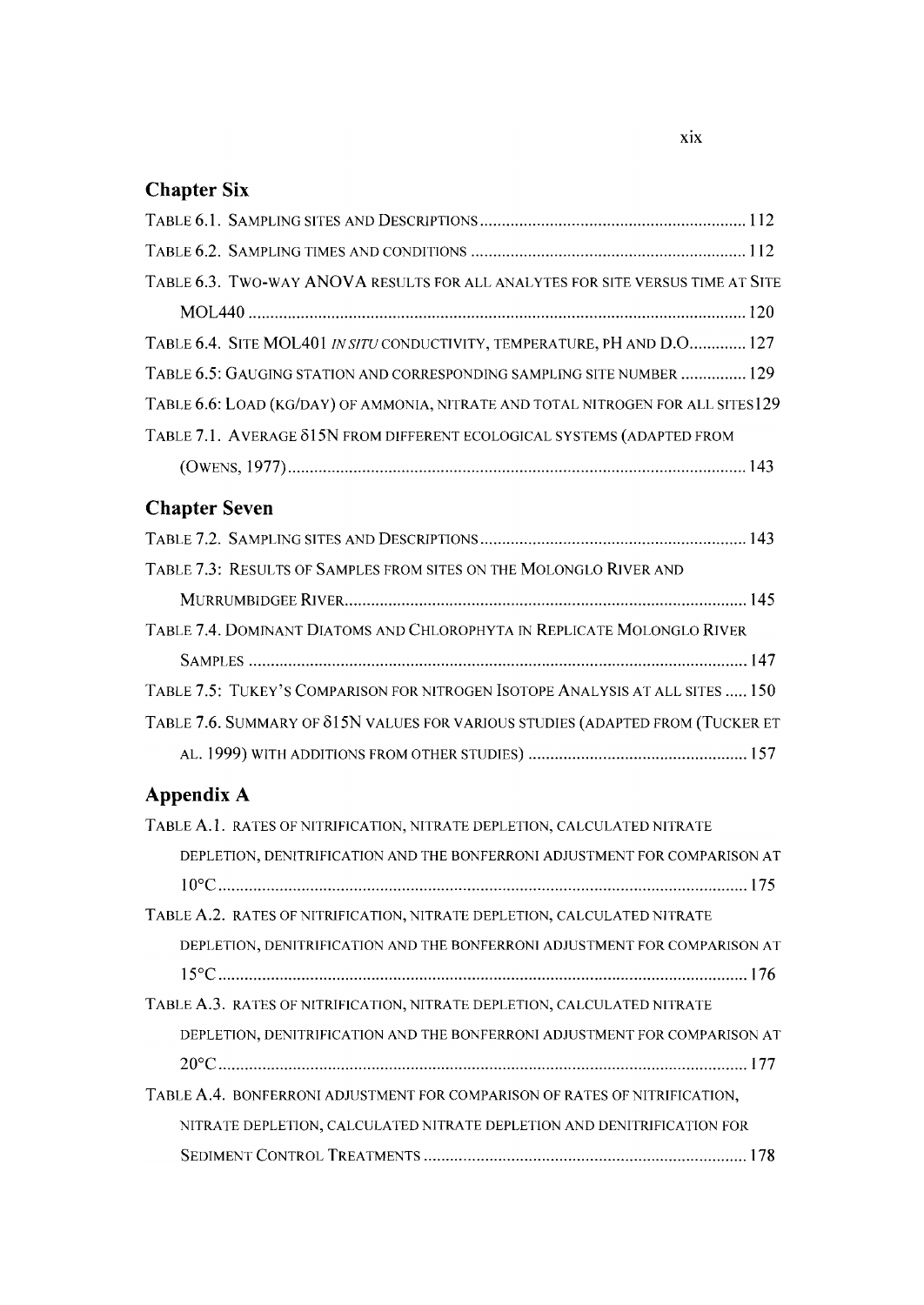| TABLE A.5. BONFERRONI ADJUSTMENT FOR COMPARISON OF RATES OF NITRIFICATION, |
|----------------------------------------------------------------------------|
| NITRATE DEPLETION, CALCULATED NITRATE DEPLETION AND TOTAL NITROGEN FOR THE |
| SEDIMENT WITH ADDED AMMONIA TREATMENTS AT DIFFERENT TEMPERATURES 179       |
| TABLE A.6. BONFERRONI ADJUSTMENT FOR COMPARISON OF RATES OF NITRIFICATION, |
| NITRATE DEPLETION, CALCULATED NITRATE DEPLETION AND TOTAL NITROGEN FOR THE |
| SEDIMENT WITH ADDED AMMONIA AND CARBON TREATMENT AT DIFFERENT              |
|                                                                            |

# **Appendix B**

| TABLE B.1: BONFERRONI ADJUSTMENTS COMPARING TIMES FOR EACH ANALYTE AT SITE |
|----------------------------------------------------------------------------|
|                                                                            |
| TABLE B.2: BONFERRONI ADJUSTMENTS COMPARING TIMES FOR EACH ANALYTE AT SITE |
|                                                                            |
| TABLE B.3: BONFERRONI ADJUSTMENTS COMPARING TIMES FOR EACH ANALYTE AT SITE |
|                                                                            |
| TABLE B.4: BONFERRONI ADJUSTMENTS COMPARING TIMES FOR EACH ANALYTE AT SITE |
|                                                                            |
| TABLE B.5: BONFERRONI ADJUSTMENTS COMPARING TIMES FOR EACH ANALYTE AT SITE |
|                                                                            |
| TABLE B.6: BONFERRONI ADJUSTMENTS COMPARING TIMES FOR EACH ANALYTE AT SITE |
|                                                                            |
| TABLE B.7: BONFERRONI ADJUSTMENTS COMPARING TIMES FOR EACH ANALYTE AT SITE |
|                                                                            |
| TABLE B.8: BONFERRONI ADJUSTMENTS COMPARING TIMES FOR EACH ANALYTE AT SITE |
|                                                                            |
| TABLE B.9: BONFERRONI ADJUSTMENTS COMPARING TIMES FOR EACH ANALYTE AT SITE |
|                                                                            |

# **Appendix C**

| TABLE C.1: BONFERRONI ADJUSTMENT FOR AMMONIA LOADS AT ALL SITES 201          |  |
|------------------------------------------------------------------------------|--|
| TABLE C.2: BONFERRONI ADJUSTMENT FOR NITRATE LOADS AT ALL SITES.  201        |  |
| TABLE C.3: BONFERRONI ADJUSTMENT FOR TOTAL NITROGEN LOADS AT ALL SITES.  201 |  |